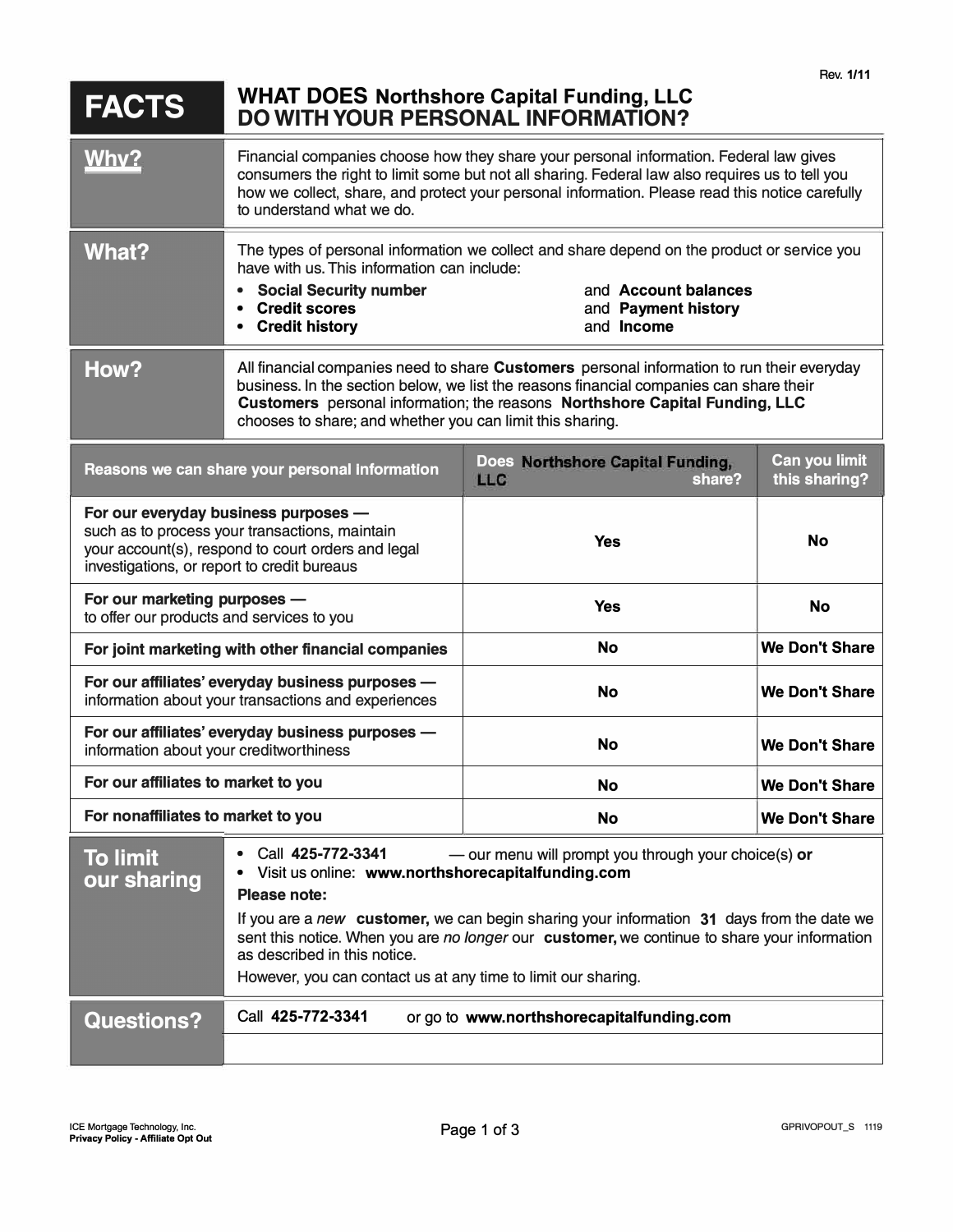| Who we are                                                                               |                                                                                                                                                                                                                    |  |  |  |
|------------------------------------------------------------------------------------------|--------------------------------------------------------------------------------------------------------------------------------------------------------------------------------------------------------------------|--|--|--|
| Who is providing this notice?                                                            | <b>Northshore Capital Funding, LLC</b>                                                                                                                                                                             |  |  |  |
| What we do                                                                               |                                                                                                                                                                                                                    |  |  |  |
| How does Northshore Capital Funding, LLC<br>protect my personal information?             | To protect your personal information from unauthorized access<br>and use, we use security measures that comply with federal law.<br>These measures include computer safeguards and secured files<br>and buildings. |  |  |  |
| How does Northshore Capital Funding, LLC<br>collect my personal information?             | We collect your personal information, for example, when you                                                                                                                                                        |  |  |  |
|                                                                                          | Apply for a loan<br>$\bullet$<br>or<br>$\bullet$                                                                                                                                                                   |  |  |  |
|                                                                                          | <b>Apply for financing</b><br>or<br>Give us your contact information<br>$\bullet$<br>or                                                                                                                            |  |  |  |
|                                                                                          | Give us your employment history<br>or                                                                                                                                                                              |  |  |  |
|                                                                                          | <b>Provide account information</b><br>$\bullet$                                                                                                                                                                    |  |  |  |
|                                                                                          | We also collect your personal information from others,<br>such as credit bureaus, affiliates, or other companies                                                                                                   |  |  |  |
| Why can't I limit all sharing?                                                           | Federal law gives you the right to limit only                                                                                                                                                                      |  |  |  |
|                                                                                          | sharing for affiliates' everyday business purposes -                                                                                                                                                               |  |  |  |
|                                                                                          | information about your creditworthiness<br>$\bullet$                                                                                                                                                               |  |  |  |
|                                                                                          | affiliates from using your information to market to you<br>sharing for nonaffiliates to market to you<br>$\bullet$                                                                                                 |  |  |  |
|                                                                                          | State laws and individual companies may give you additional                                                                                                                                                        |  |  |  |
|                                                                                          | rights to limit sharing.                                                                                                                                                                                           |  |  |  |
| What happens when I limit sharing<br>for an account I hold jointly with<br>someone else? | Your choices will apply to everyone on your account -<br>unless you tell us otherwise                                                                                                                              |  |  |  |
| <b>Definitions</b>                                                                       |                                                                                                                                                                                                                    |  |  |  |
| <b>Affiliates</b>                                                                        | Companies related by common ownership or control. They can<br>be financial and nonfinancial companies.                                                                                                             |  |  |  |
|                                                                                          | • Northshore Capital Funding, LLC has no affiliates.                                                                                                                                                               |  |  |  |
|                                                                                          |                                                                                                                                                                                                                    |  |  |  |
| <b>Nonaffiliates</b>                                                                     | Companies not related by common ownership or control. They<br>can be financial and nonfinancial companies.                                                                                                         |  |  |  |
|                                                                                          | • Northshore Capital Funding, LLC does not share with<br>nonaffiliates so they can market to you.                                                                                                                  |  |  |  |
| <b>Joint marketing</b>                                                                   | A formal agreement between nonaffiliated financial companies<br>that together market financial products or services to you.                                                                                        |  |  |  |
|                                                                                          | • Northshore Capital Funding, LLC does not jointly market.                                                                                                                                                         |  |  |  |
|                                                                                          |                                                                                                                                                                                                                    |  |  |  |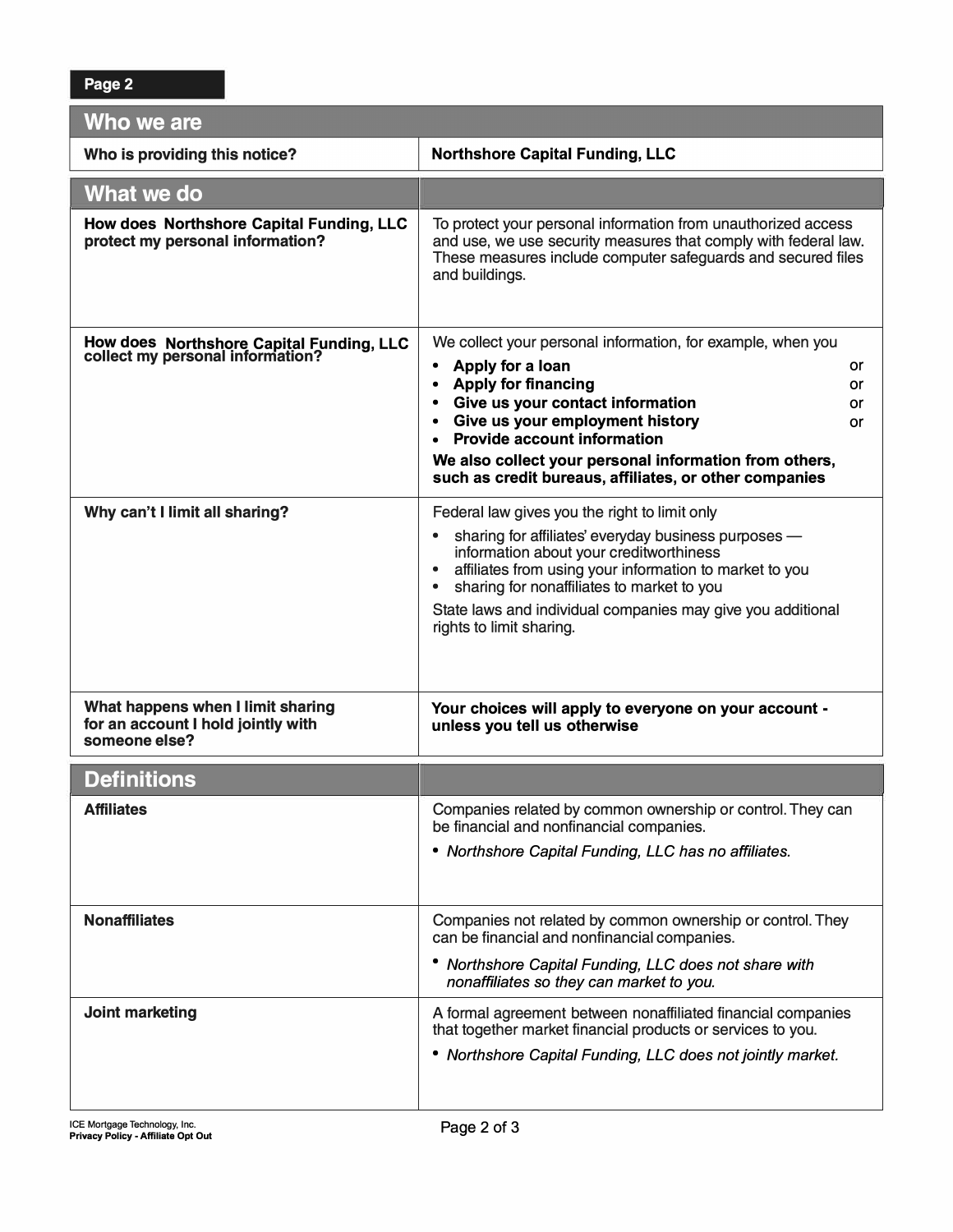## Other important information

**FTC 915 2nd Ave Seattle, WA 98104**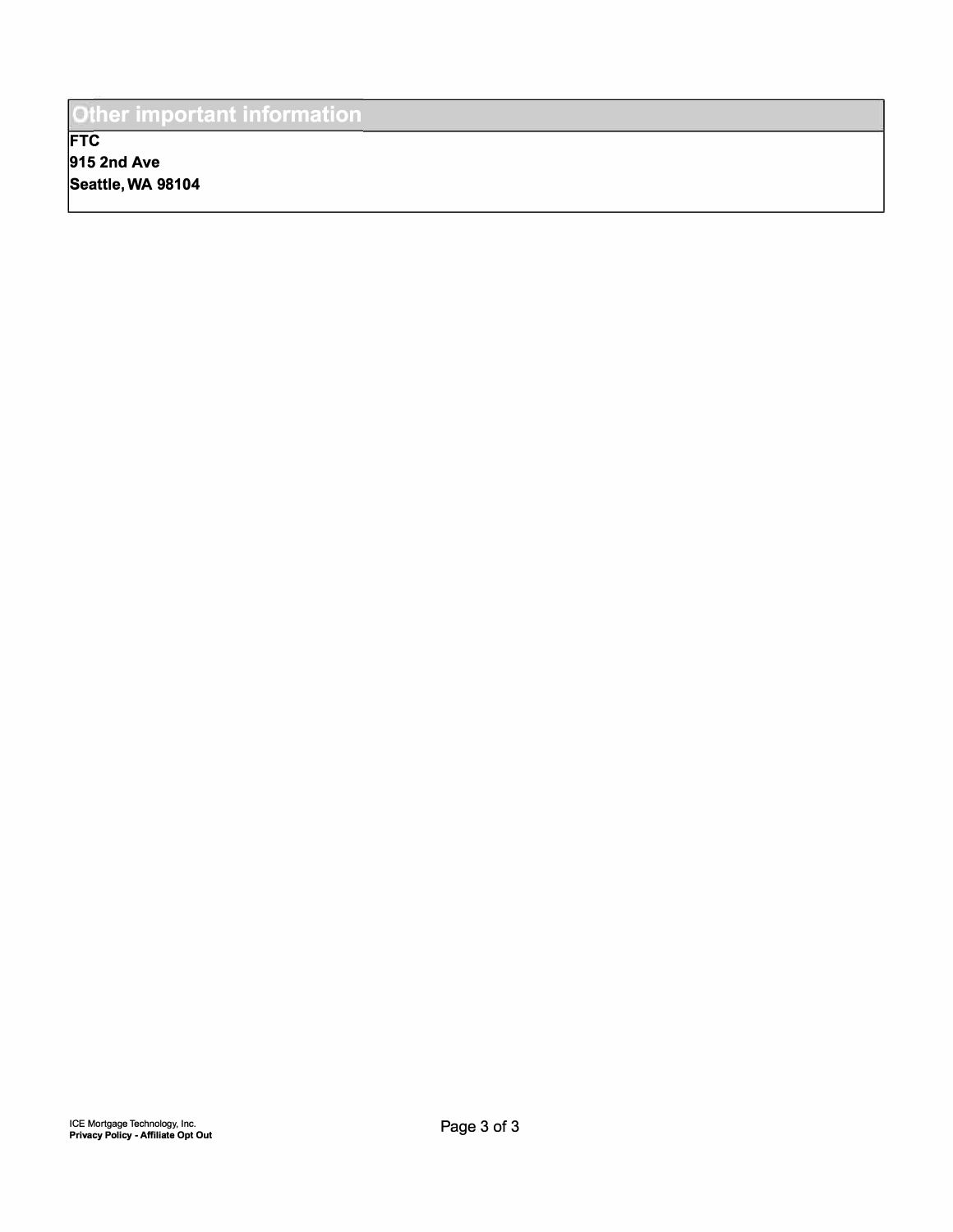## **FACTS WHAT DOES Northshore Capital Funding, LLC DO WITH YOUR PERSONAL INFORMATION?**

| Why?                                                                                                                                                                                                                                                                            | Financial companies choose how they share your personal information. Federal law gives<br>consumers the right to limit some but not all sharing. Federal law also requires us to tell you<br>how we collect, share, and protect your personal information. Please read this notice carefully<br>to understand what we do.                   |                                                                                                                                                          |                                |
|---------------------------------------------------------------------------------------------------------------------------------------------------------------------------------------------------------------------------------------------------------------------------------|---------------------------------------------------------------------------------------------------------------------------------------------------------------------------------------------------------------------------------------------------------------------------------------------------------------------------------------------|----------------------------------------------------------------------------------------------------------------------------------------------------------|--------------------------------|
| <b>What?</b>                                                                                                                                                                                                                                                                    | have with us. This information can include:<br><b>Social Security number</b><br><b>Credit scores</b><br>$\bullet$<br><b>Credit history</b><br>$\bullet$                                                                                                                                                                                     | The types of personal information we collect and share depend on the product or service you<br>and Account balances<br>and Payment history<br>and Income |                                |
| How?                                                                                                                                                                                                                                                                            | All financial companies need to share Customers personal information to run their everyday<br>business. In the section below, we list the reasons financial companies can share their<br>personal information; the reasons Northshore Capital Funding, LLC<br><b>Customers</b><br>chooses to share; and whether you can limit this sharing. |                                                                                                                                                          |                                |
| Reasons we can share your personal information                                                                                                                                                                                                                                  |                                                                                                                                                                                                                                                                                                                                             | <b>Does Northshore Capital</b><br><b>Funding, LLC</b><br>share?                                                                                          | Can you limit this<br>sharing? |
| For our everyday business purposes -<br>such as to process your transactions, maintain<br>your account(s), respond to court orders and legal<br>investigations, or report to credit bureaus                                                                                     |                                                                                                                                                                                                                                                                                                                                             | <b>Yes</b>                                                                                                                                               | <b>No</b>                      |
| For our marketing purposes -<br>to offer our products and services to you                                                                                                                                                                                                       |                                                                                                                                                                                                                                                                                                                                             | Yes                                                                                                                                                      | No                             |
| For joint marketing with other financial companies                                                                                                                                                                                                                              |                                                                                                                                                                                                                                                                                                                                             | No                                                                                                                                                       | <b>We Don't Share</b>          |
| For our affiliates' everyday business purposes -<br>information about your transactions and experiences                                                                                                                                                                         |                                                                                                                                                                                                                                                                                                                                             | No                                                                                                                                                       | <b>We Don't Share</b>          |
| For our affiliates' everyday business purposes -<br>information about your creditworthiness                                                                                                                                                                                     |                                                                                                                                                                                                                                                                                                                                             | No                                                                                                                                                       | <b>We Don't Share</b>          |
| For nonaffiliates to market to you                                                                                                                                                                                                                                              |                                                                                                                                                                                                                                                                                                                                             | No                                                                                                                                                       | <b>We Don't Share</b>          |
| <b>To limit</b><br>Call 425-772-3341<br>- our menu will prompt you through your choice(s) or<br>• Visit us online: www.northshorecapitalfunding.com<br>our sharing<br>Please note:<br>If you are a new customer, we can begin sharing your information 31 days from the date we |                                                                                                                                                                                                                                                                                                                                             |                                                                                                                                                          |                                |

sent this notice. When you are *no longer* our **customer,** we continue to share your information as described in this notice.

However, you can contact us at any time to limit our sharing.

**Questions?** 

Call **425-772-3341** or go to **www.northshorecapitalfunding.com**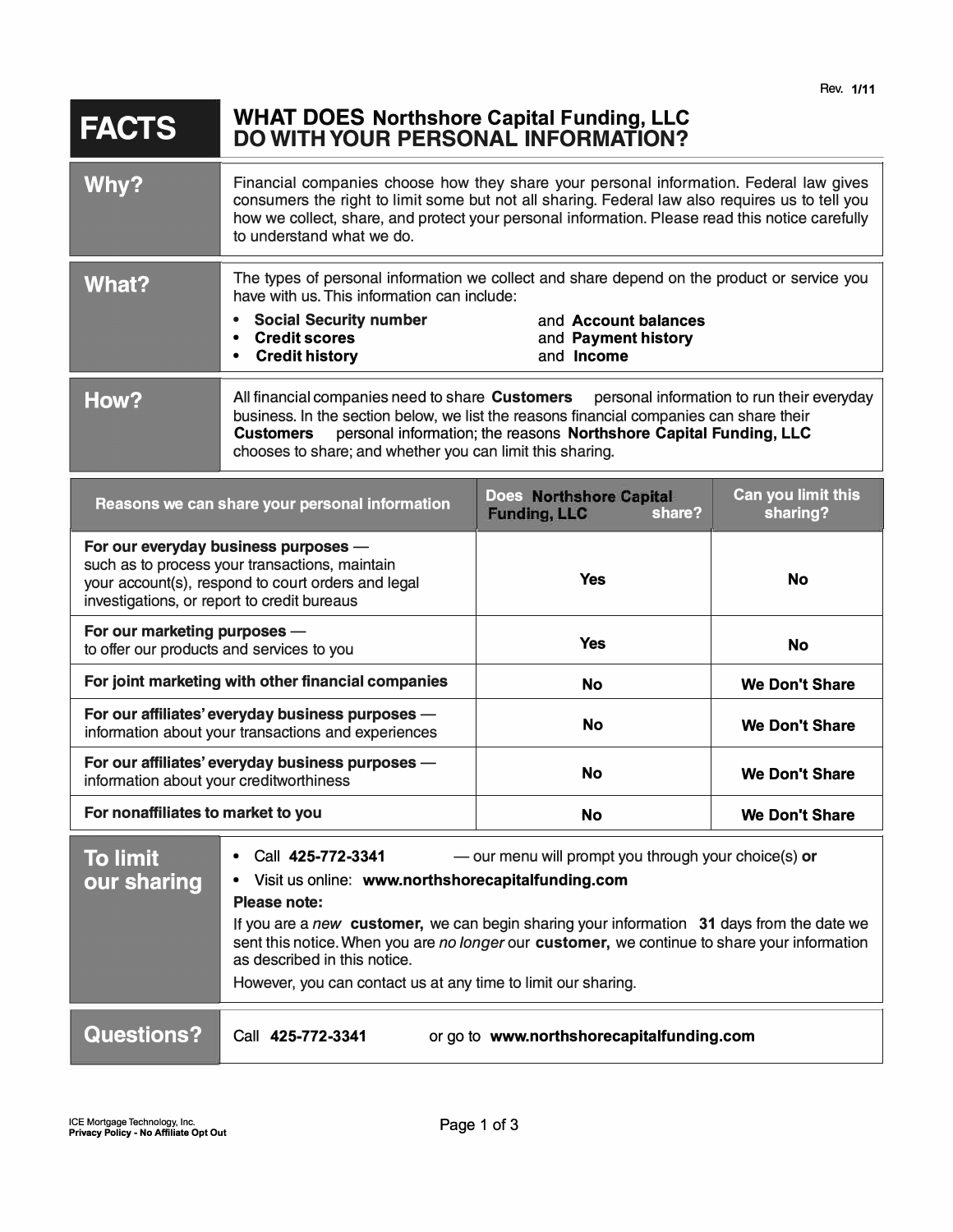| Who we are                                                                                    |                                                                                                                                                                                                                                                                                                                                            |  |  |  |
|-----------------------------------------------------------------------------------------------|--------------------------------------------------------------------------------------------------------------------------------------------------------------------------------------------------------------------------------------------------------------------------------------------------------------------------------------------|--|--|--|
| Who is providing this notice?                                                                 | <b>Northshore Capital Funding, LLC</b>                                                                                                                                                                                                                                                                                                     |  |  |  |
| What we do                                                                                    |                                                                                                                                                                                                                                                                                                                                            |  |  |  |
| <b>How does Northshore Capital</b><br><b>Funding, LLC</b><br>protect my personal information? | To protect your personal information from unauthorized access and use, we<br>use security measures that comply with federal law. These measures include<br>computer safeguards and secured files and buildings.                                                                                                                            |  |  |  |
| <b>How does Northshore Capital</b><br><b>Funding, LLC</b>                                     | We collect your personal information, for example, when you                                                                                                                                                                                                                                                                                |  |  |  |
| collect my personal information?                                                              | Apply for a loan<br>$\bullet$<br>or<br><b>Apply for financing</b><br>$\bullet$<br>or<br>Give us your contact information<br>$\bullet$<br>or<br>Give us your employment history                                                                                                                                                             |  |  |  |
|                                                                                               | or<br><b>Provide account information</b>                                                                                                                                                                                                                                                                                                   |  |  |  |
|                                                                                               | We also collect your personal information from others, such as credit<br>bureaus, affiliates, or other companies                                                                                                                                                                                                                           |  |  |  |
| Why can't I limit all sharing?                                                                | Federal law gives you the right to limit only                                                                                                                                                                                                                                                                                              |  |  |  |
|                                                                                               | sharing for affiliates' everyday business purposes - information about<br>$\bullet$<br>your creditworthiness<br>affiliates from using your information to market to you<br>$\bullet$<br>sharing for nonaffiliates to market to you<br>$\bullet$<br>State laws and individual companies may give you additional rights to limit<br>sharing. |  |  |  |
| What happens when I limit sharing<br>for an account I hold jointly with<br>someone else?      | Your choices will apply to everyone on your account - unless you<br>tell us otherwise                                                                                                                                                                                                                                                      |  |  |  |
| <b>Definitions</b>                                                                            |                                                                                                                                                                                                                                                                                                                                            |  |  |  |
| <b>Affiliates</b>                                                                             | Companies related by common ownership or control. They can be financial<br>and nonfinancial companies.                                                                                                                                                                                                                                     |  |  |  |
|                                                                                               | • Northshore Capital Funding, LLC has no affiliates.                                                                                                                                                                                                                                                                                       |  |  |  |
| <b>Nonaffiliates</b>                                                                          | Companies not related by common ownership or control. They can be<br>financial and nonfinancial companies.                                                                                                                                                                                                                                 |  |  |  |
|                                                                                               | • Northshore Capital Funding, LLC does not share with nonaffiliates so<br>they can market to you.                                                                                                                                                                                                                                          |  |  |  |
| Joint marketing                                                                               | A formal agreement between nonaffiliated financial companies that together<br>market financial products or services to you.<br>• Northshore Capital Funding, LLC does not jointly market.                                                                                                                                                  |  |  |  |
|                                                                                               |                                                                                                                                                                                                                                                                                                                                            |  |  |  |